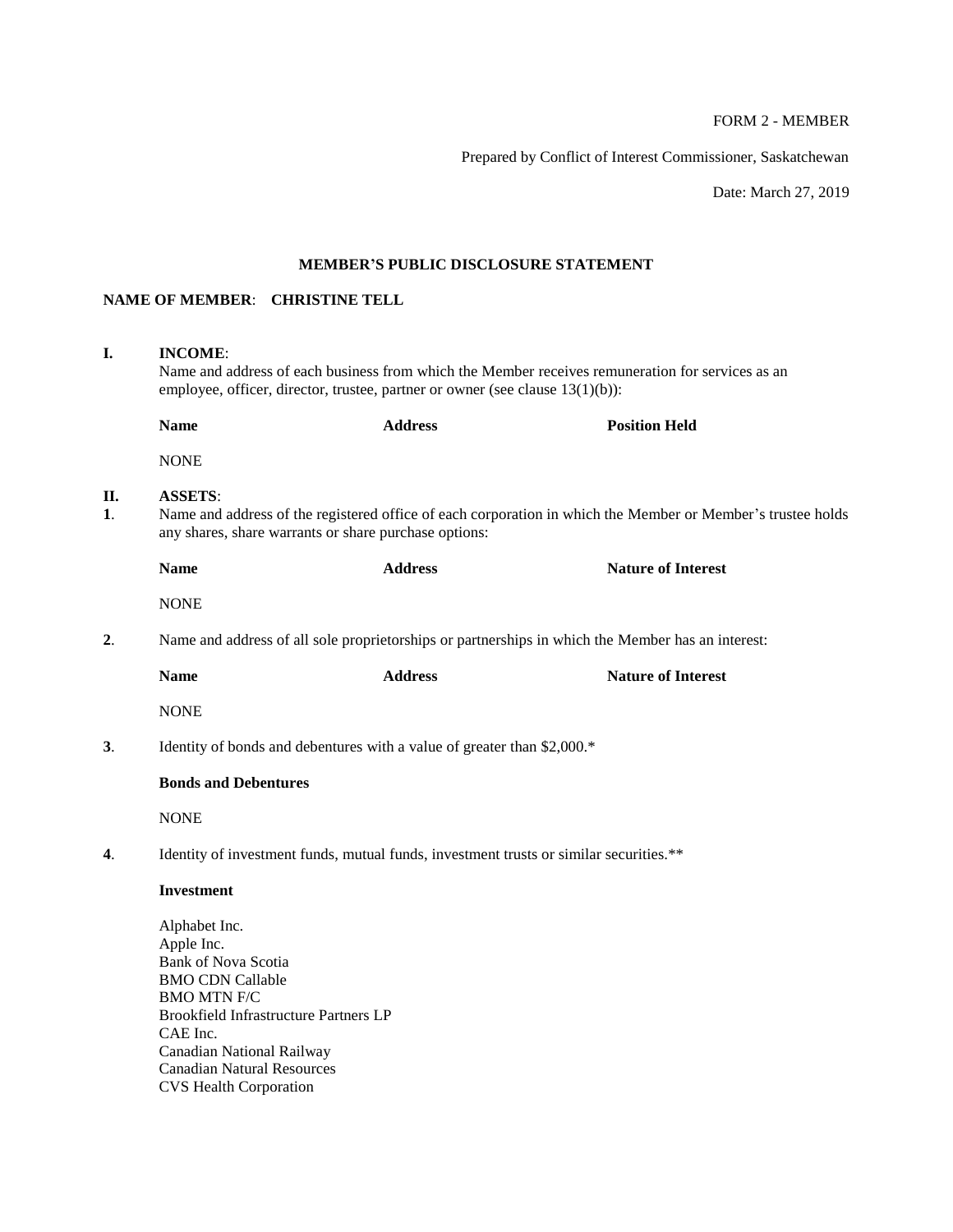Identity of investment funds, mutual funds, investment trusts or similar securities. (continued)

#### **Investment**

Fortis Inc. General Electric Company International Business Machines Corp. Johnson & Johnson Potash Corp. of Saskatchewan PrairieSky Royalty Ltd. Ren High Int Svfg AC Restaurant Brands International Inc. Royal Bank of Canada Suncor Energy Inc. TDBK Fix Telus Corporation Thomson Reuters Corporation Toronto Dominion Bank TransCanada Corporation Vermilion Energy Inc. Vis Inc. Walt Disney Co. MRF 2016 Resource Limited

**5**. Municipal address or legal description of any real property, inside or outside Saskatchewan, that the Member has any interest in or title or right to:

#### **Address or Legal Description Nature of Interest**

Personal Residence Joint Owner Personal Recreational Property Trustee 1739 Fleet Street, Regina, Saskatchewan Joint Owner 4457 Froom Crescent, Regina, Saskatchewan Joint Owner

#### **III. GOVERNMENT CONTRACTS**

Identity and extent of the Member's participation in any Government contract as defined in Section 15 of *The Members' Conflict of Interest Act*:

#### **Description of Contract Nature of Interest**

NONE

#### **IV. GIFTS AND BENEFITS**:

Identity and the extent of any gift or personal benefit received by the Member and mentioned in a disclosure statement filed pursuant to subsection 7(3) of *The Members' Conflict of Interest Act*:

#### **Identity Extent**

| City of Regina: parking permit                                 | \$100 |
|----------------------------------------------------------------|-------|
| University of Saskatchewan: personalized portfolio             | \$150 |
| Saskatchewan Construction Association: insulated lunch bag and |       |
| coffee mug                                                     | \$40  |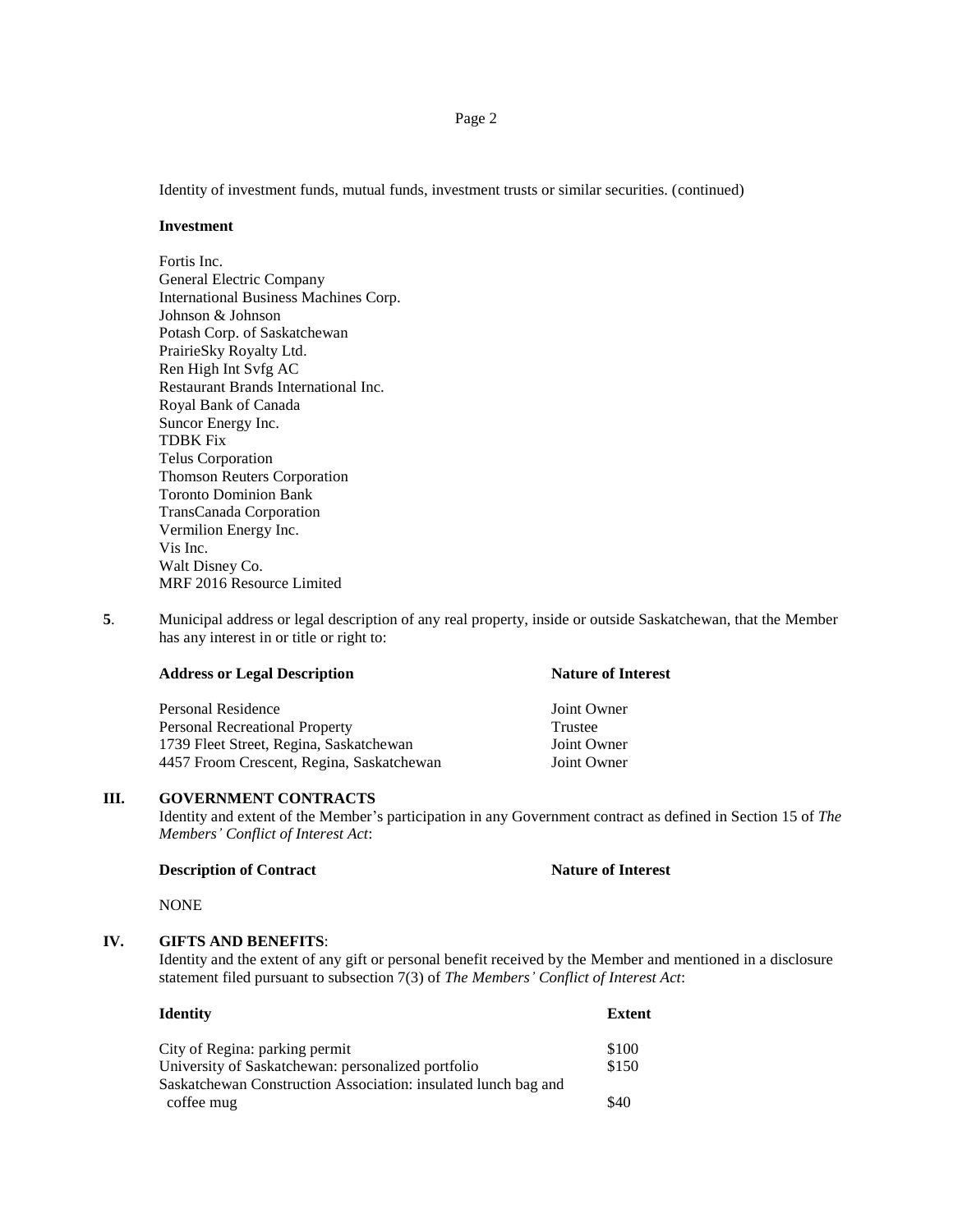## **V. OTHER**

**1**. The identity of any grant or subsidy from the Crown that was received by the Member or any other business listed in paragraph  $\overline{II}(1)$ \*\*\*.

**Identity Extent**

NONE

**2**. Name and address of each corporation, organization or association of which the Member is an officer or director:

| <b>Name</b> | <b>Address</b> | <b>Position</b> |
|-------------|----------------|-----------------|
| NONE        |                |                 |

**3**. Name and address of each organization or association in which the Member holds a Membership:

| <b>Name</b>                  | <b>Address</b>                  | <b>Status of Membership</b> |
|------------------------------|---------------------------------|-----------------------------|
| Saskatchewan Party           | 6135 Rochdale Boulevard,        | Member                      |
|                              | Regina, Saskatchewan S4X 2R1    |                             |
| Conservative Party of Canada | Ottawa, Ontario                 | Member                      |
| Commonwealth Parliamentary   | $239 - 2405$ Legislative Drive, | Member                      |
| Association                  | Regina, Saskatchewan S4S 0B3    |                             |

**4**. Other information as directed by the Commissioner pursuant to clause 13(1)(1):

NONE

- \* Clause 13(1)(f) of *The Members' Conflict of Interest Act* does not require public disclosure of Treasury Bills or bonds issued by the Government of Canada, the government of any province or territory of Canada or any municipal government in Canada.
- \*\* Clause 13(1)(g) of *The Members' Conflict of Interest Act* does not require public disclosure of registered retirement savings plans (rrsps), other than self-directed plans, registered home ownership savings plans (rhosps), registered education savings plans, accounts and term deposits held in banks listed in Schedule I or II to the Bank Act (Canada) or in any other financial institutions in Saskatchewan that are lawfully entitled to accept deposits, pension plans or insurance policies.
- \*\*\* Clause (13)(1)(k) of *The Members' Conflict of Interest Act* does not require public disclosure of a grant or subsidy that is paid pursuant to a government contract or pursuant to an Act or regulation where the authority of the grant or subsidy is not subject to the discretion of any individual and the standard terms and conditions of eligibility are objective in nature and are prescribed in an Act or regulation.

NOTE: Unless disclosure is directed by the Commissioner pursuant to subsection 13(3), the value or amounts of any items required to be in this disclosure statement will not be disclosed in this public disclosure statement.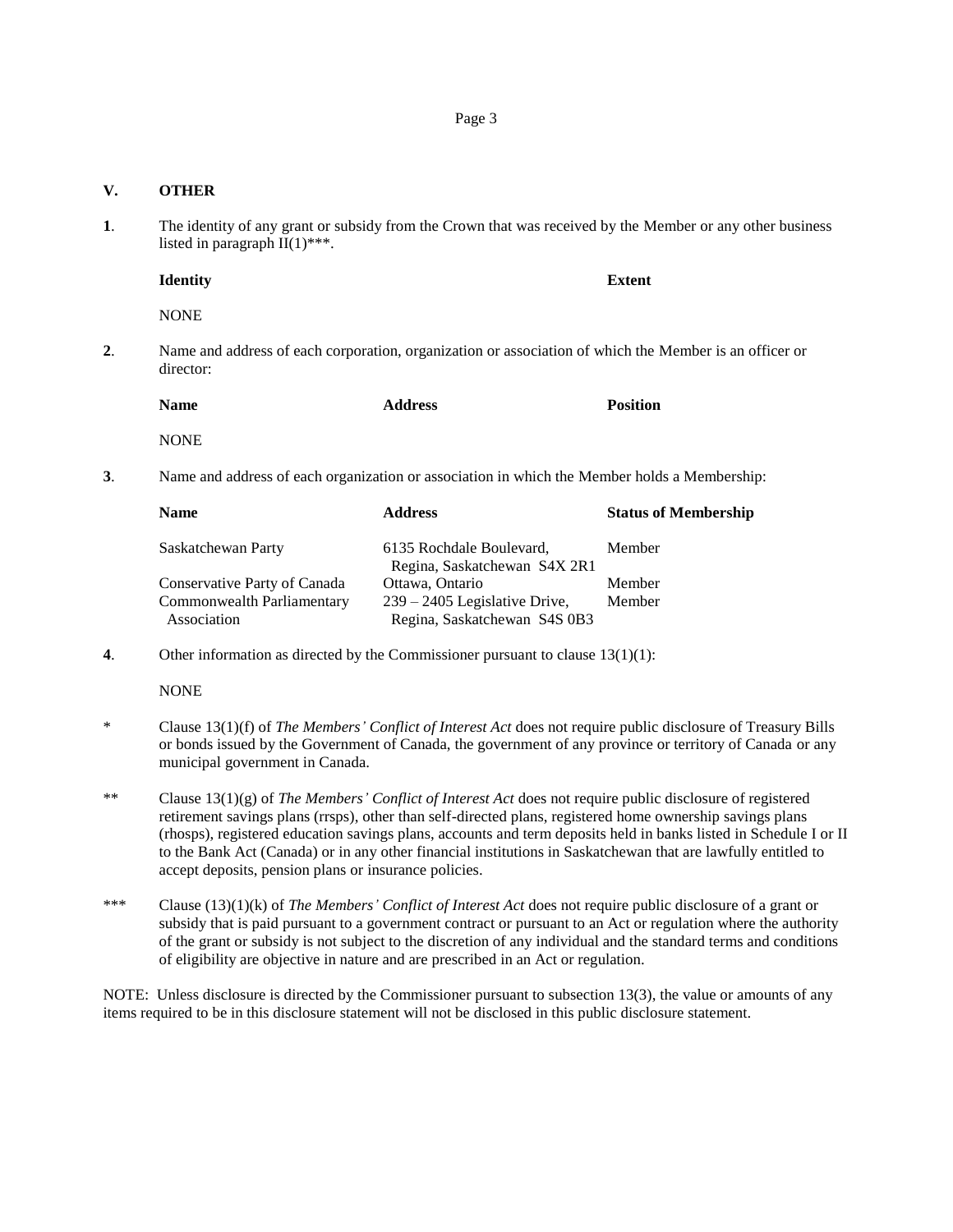## FORM 2 – SCHEDULE A Prepared by Conflict of Interest Commissioner, Saskatchewan

#### **MEMBER'S PUBLIC DISCLOSURE STATEMENT**

### **MEMBER'S SPOUSE**

Date: March 27, 2019

### **NAME OF MEMBER**: **CHRISTINE TELL NAME OF SPOUSE**: **GARY MASIER**

**I. INCOME**: Name and address of each business from which the Member's spouse receives remuneration for services as an employee, officer, director, trustee, partner or owner (see clause 13(1)(b)):

| <b>Name</b>        | <b>Address</b>     | <b>Position Held</b> |
|--------------------|--------------------|----------------------|
| <b>GM</b> Holdings | Personal Residence | Owner                |

# **II. ASSETS**:

**1**. Name and address of the registered office of each corporation in which the Member's spouse holds any shares, share warrants or share purchase options:

| <b>Name</b>        | <b>Address</b>     | <b>Nature of Interest</b> |
|--------------------|--------------------|---------------------------|
| <b>GM Holdings</b> | Personal Residence | Owner                     |

**2**. Name and address of all sole proprietorships or partnerships in which the Member's spouse has an interest:

|                                                                             | <b>Name</b>                 | <b>Address</b> | <b>Nature of Interest</b> |
|-----------------------------------------------------------------------------|-----------------------------|----------------|---------------------------|
|                                                                             | <b>NONE</b>                 |                |                           |
| Identity of bonds and debentures with a value of greater than \$2,000.00: * |                             |                |                           |
|                                                                             | <b>Bonds and Debentures</b> |                |                           |

**NONE** 

**4.** Identity of investment funds, mutual funds, investment trusts or similar securities:\*\*

#### **Investment**

MRF 2016 Resource Limited

**5**. Municipal address or legal description of any real property, inside or outside Saskatchewan, that the Member's spouse has any interest in or title or right to: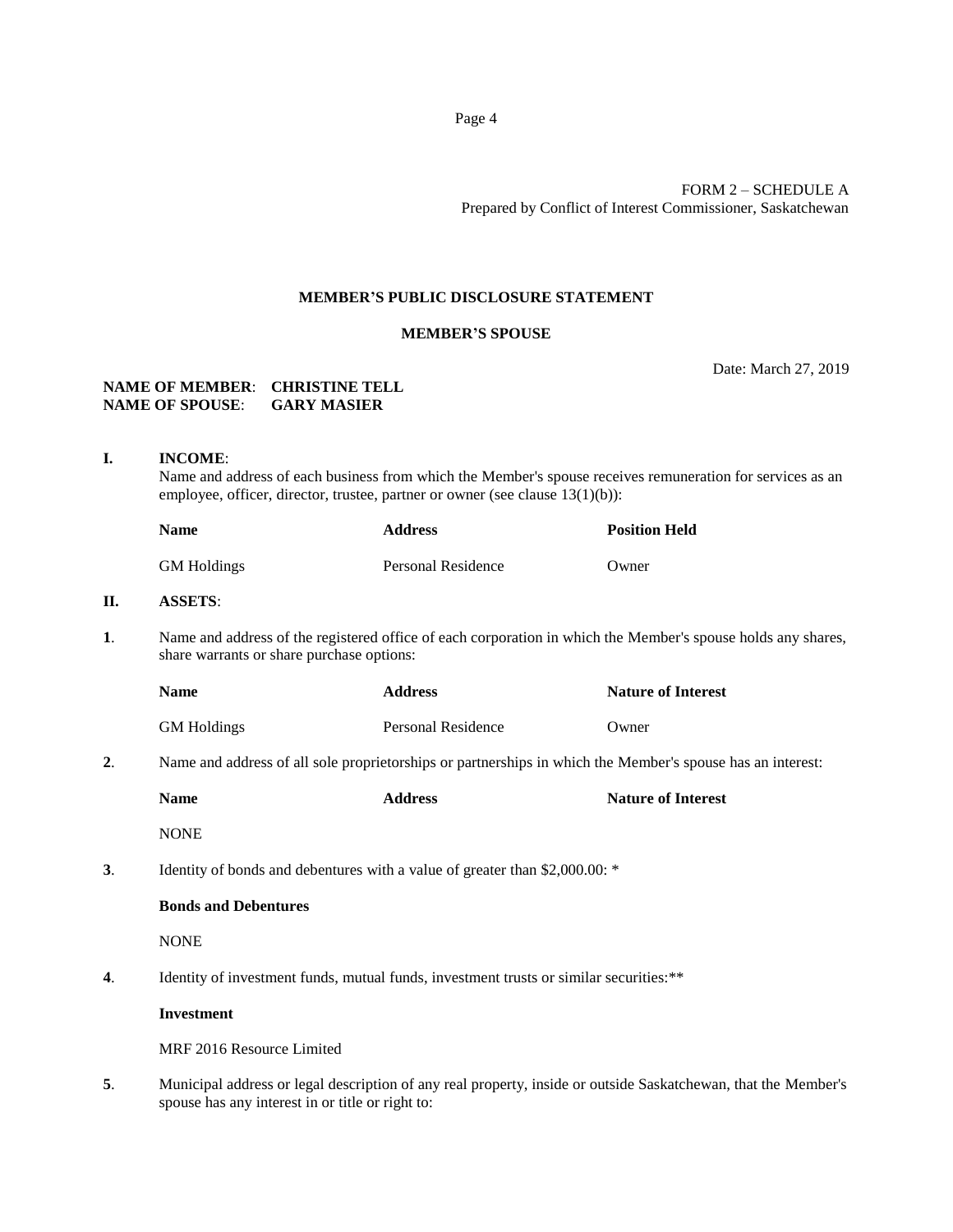|          | Identity and extent of the Member's spouse's participation in any Government contract as defined in Section<br>15 of The Members' Conflict of Interest Act:                                                                                                   |                                                                                                  |                                                                                                                                                                                                                                                                                                                                                                                                                                                                |  |
|----------|---------------------------------------------------------------------------------------------------------------------------------------------------------------------------------------------------------------------------------------------------------------|--------------------------------------------------------------------------------------------------|----------------------------------------------------------------------------------------------------------------------------------------------------------------------------------------------------------------------------------------------------------------------------------------------------------------------------------------------------------------------------------------------------------------------------------------------------------------|--|
|          | <b>Description of Contract</b>                                                                                                                                                                                                                                |                                                                                                  | <b>Nature of Interest</b>                                                                                                                                                                                                                                                                                                                                                                                                                                      |  |
|          | <b>NONE</b>                                                                                                                                                                                                                                                   |                                                                                                  |                                                                                                                                                                                                                                                                                                                                                                                                                                                                |  |
| IV.      | <b>GIFTS AND BENEFITS:</b>                                                                                                                                                                                                                                    |                                                                                                  | Identity and the extent of any gift or personal benefit received by the Member's spouse and mentioned in a<br>disclosure statement filed pursuant to subsection 7(3) of The Members' Conflict of Interest Act:                                                                                                                                                                                                                                                 |  |
|          | <b>Identity</b>                                                                                                                                                                                                                                               |                                                                                                  | <b>Extent</b>                                                                                                                                                                                                                                                                                                                                                                                                                                                  |  |
|          | <b>NONE</b>                                                                                                                                                                                                                                                   |                                                                                                  |                                                                                                                                                                                                                                                                                                                                                                                                                                                                |  |
| V.<br>1. | <b>OTHER:</b>                                                                                                                                                                                                                                                 | The identity of any grant or subsidy from the Crown that was received by the Member's spouse.*** |                                                                                                                                                                                                                                                                                                                                                                                                                                                                |  |
|          | <b>Identity</b>                                                                                                                                                                                                                                               |                                                                                                  | <b>Extent</b>                                                                                                                                                                                                                                                                                                                                                                                                                                                  |  |
|          | <b>NONE</b>                                                                                                                                                                                                                                                   |                                                                                                  |                                                                                                                                                                                                                                                                                                                                                                                                                                                                |  |
| 2.       | or director:                                                                                                                                                                                                                                                  |                                                                                                  | Name and address of each corporation, organization or association of which the Member's spouse is an officer                                                                                                                                                                                                                                                                                                                                                   |  |
|          | <b>Name</b>                                                                                                                                                                                                                                                   | <b>Address</b>                                                                                   | <b>Position</b>                                                                                                                                                                                                                                                                                                                                                                                                                                                |  |
|          | <b>NONE</b>                                                                                                                                                                                                                                                   |                                                                                                  |                                                                                                                                                                                                                                                                                                                                                                                                                                                                |  |
| 3.       | Other information as directed by the Commissioner pursuant to clause $13(1)(1)$ :                                                                                                                                                                             |                                                                                                  |                                                                                                                                                                                                                                                                                                                                                                                                                                                                |  |
|          | <b>NONE</b>                                                                                                                                                                                                                                                   |                                                                                                  |                                                                                                                                                                                                                                                                                                                                                                                                                                                                |  |
| $\ast$   | Clause 13(1)(f) of The Members' Conflict of Interest Act does not require public disclosure of Treasury Bills<br>or bonds issued by the Government of Canada, the government of any province or territory of Canada or any<br>municipal government in Canada. |                                                                                                  |                                                                                                                                                                                                                                                                                                                                                                                                                                                                |  |
| **       |                                                                                                                                                                                                                                                               | accept deposits, pension plans or insurance policies.                                            | Clause $13(1)(g)$ of The Members' Conflict of Interest Act does not require public disclosure of registered<br>retirement savings plans (rrsps), other than self-directed plans, registered home ownership savings plans<br>(rhosps), registered education savings plans, accounts and term deposits held in banks listed in Schedule I or II<br>to the Bank Act (Canada) or in any other financial institutions in Saskatchewan that are lawfully entitled to |  |

\*\*\* Clause (13)(1)(k) of *The Members' Conflict of Interest Act* does not require public disclosure of a grant or subsidy that is paid pursuant to a government contract or pursuant to an Act or regulation where the authority

Page 5

# **Address or Legal Description Nature of Interest**

Personal Residence Joint Owner

# **V**.

**IV.** 

**III. GOVERNMENT CONTRACTS**:

- **1**. The identity of any grant or subsidy from the Crown that was received by the Member's spouse.\*\*\*
- **2**. Name and address of each corporation, organization or association of which the Member's spouse is an officer
- **3**. Other information as directed by the Commissioner pursuant to clause 13(1)(1):